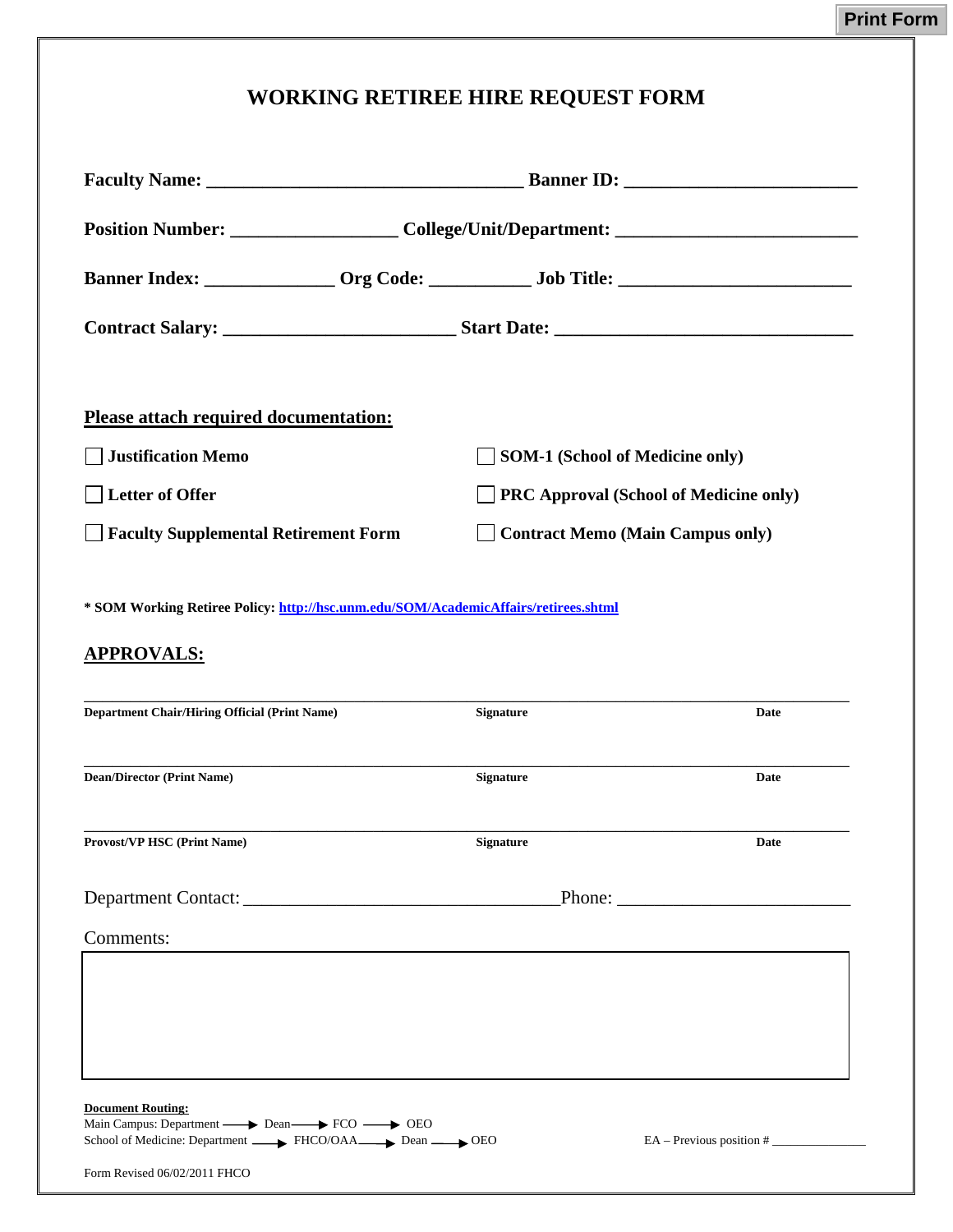## **Working Retiree Hiring Guidelines**

This form will be used to hire working retirees. Working Retiree requests are currently **not** processed through UNM Jobs. The purpose hiring working retirees is to fill specific needs, such as:

- To meet departmental needs
- To conduct or complete a competitive search
- To meet patient care needs
- Other

To initiate these requests, departments will submit the Working Retiree Hire Request Form and required documents (listed on the form) to their Faculty Employment Area (Main Campus Faculty Contracts Office, School of Medicine Faculty Hiring and Contracts Office, or School of Medicine Office of Academic Affairs). The Faculty Employment Area will then route the form and documents for approvals per the document routing noted at the bottom of the form. Once the form is approved, the Faculty Employment Area will notify the department that the request has been approved and will send a courtesy copy to OEO. A faculty contract will be generated once all approvals are received on the form.

If you have questions contact:

Faculty Contracts and Services Office – 277-4528 School of Medicine Faculty Hiring and Contracts Office – 272-4231 School of Medicine Office of Academic Affairs – 272-8268